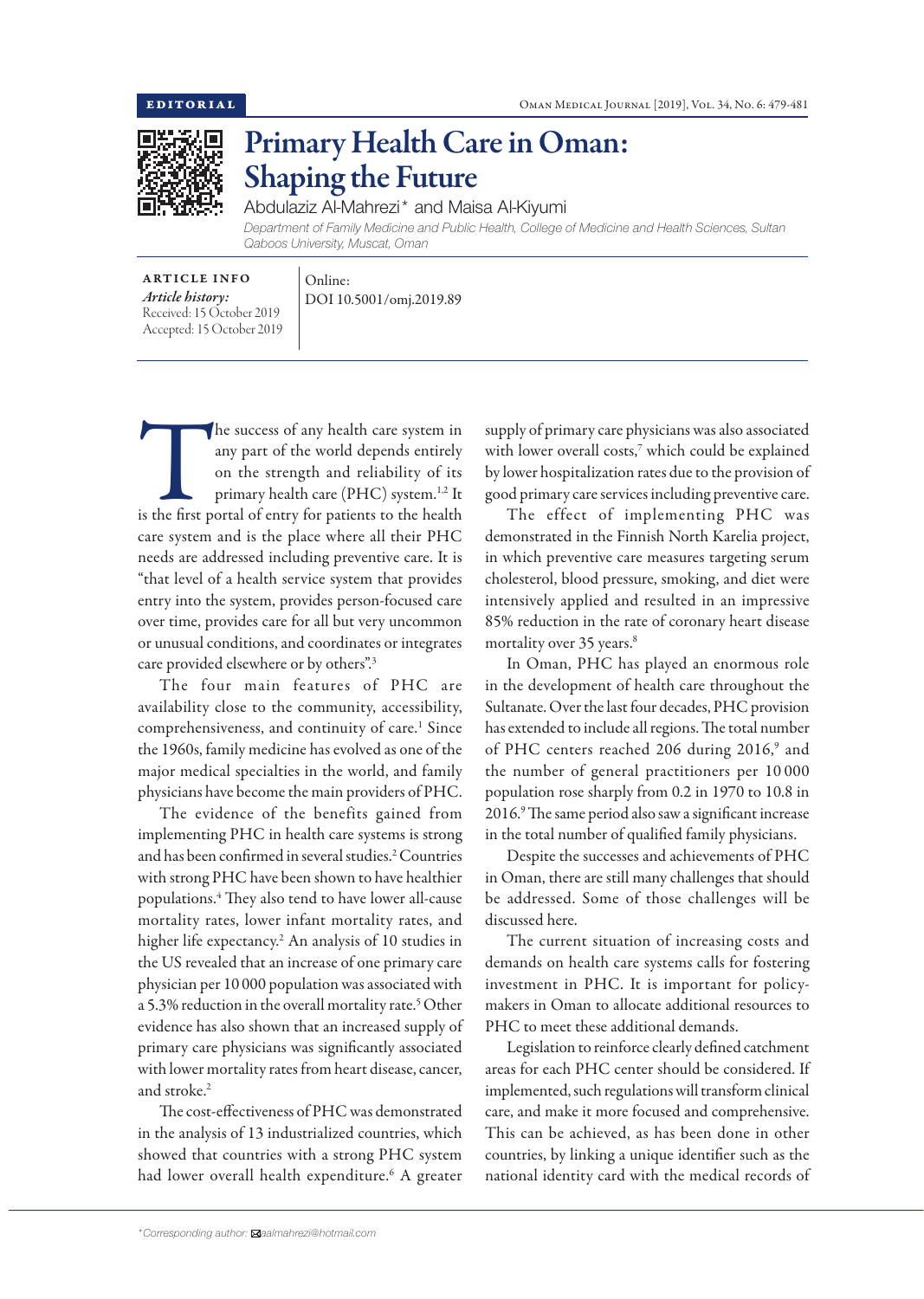each individual. This will also facilitate the exchange of patient medical information within PHC centers and between them and hospitals. It will prevent repeated and unnecessary investigations, improve the coordination of care, and will eventually result in better patient care. Reviving the idea of 'family folders' by which each individual is treated as a member of a bigger family (and was implemented successfully in PHC centers in the past) will transform the practice of family physicians into a true family practice by strengthening the principles of comprehensiveness and continuity of care.

Provision of essential technological user-friendly tools to collect important clinical information which can greatly help in measuring and monitoring of PHC key performance indicators will also be of great value.

Strategies should be introduced to retain existing family physicians in active practice and attract more doctors to this specialty. Such strategies could include giving these physicians equal opportunities for career progression, fellowship training, and the option to work in private practice as physicians from other specialties.

PHC centers were initially established to provide basic services of child immunization and maternal care, but the needs of the population and the role of primary care have expanded considerably. The focus has also shifted from communicable to noncommunicable diseases (NCDs), which usually require close monitoring and long-term care. Primary prevention has become an essential aspect of medical care. Doctors in primary care have also become more involved in teaching and research. Given all this, the time has come for decision-makers to consider expansion of the existing PHC facilities to meet those emerging needs. Additional PHC centers are required in areas with higher population density to achieve the Word Health Organization's recommended doctor to population ratio.10

The availability of a sufficient number of qualified family physicians in each health center is very important. Efforts should be made to train a larger number of physicians, both locally and abroad, because qualified family physicians constitute only a minority of the total number of PHC physicians who work in health care centers. The ratio of qualified family physicians to population was estimated in 2011 as 1 per 19 288, which is far from the recommended target of 3 per 10 000.<sup>11</sup> Strategies

should also be developed to attract new medical graduates to family medicine, to maintain the delicate balance between generalists and specialists in the country.

There is a need to expand the armamentarium of laboratory tests and medications to include those used in all common diseases to enhance the efficiency and effectiveness of PHC and avoid unnecessary referrals to secondary or tertiary care.

A well-developed and efficient digital PHC is of utmost importance given the rapid innovation in the health care system and the huge amount of information. Reinforcing existing network connections will strengthen the coordination of care between PHC institutions and secondary and tertiary services. Expanding digital services to include those that can be initiated by patients (such as booking appointments, requesting repeat prescriptions, and accessing medical reports) will reduce the burden on both patients and health care providers and enhance the quality of health care.

Incorporating the role of nurse practitioners into primary care services will help to address a wide range of simple patient needs and requests. The focus of primary care physicians will then be directed to patients with more complex and serious presentations.

Although a comprehensive approach is a main feature of PHC, the majority of PHC centers offer several specialized clinics for diabetes, hypertension, and asthma. While this approach might have its advantages in terms of organization of care, there is no substitute for a comprehensive and holistic approach, which should always be maintained.

Encouraging a team-based approach that includes family physicians, nurses, dieticians, health educators, pharmacists, and social workers results in better care, especially for chronic disease management and preventive care. Teamwork is the key component of a proposed Chronic Care Model, which was found to improve the care of patients with chronic diseases through interaction between informed activated patients and prepared proactive practice teams.<sup>12</sup>

The incidence of NCDs in Oman is rising, accounting for 67.7% of all deaths, with cardiovascular diseases the most common cause, followed by diabetes, cancer, and respiratory disease.13 PHC is best placed to prevent these diseases by introducing and implementing proper screening programs.